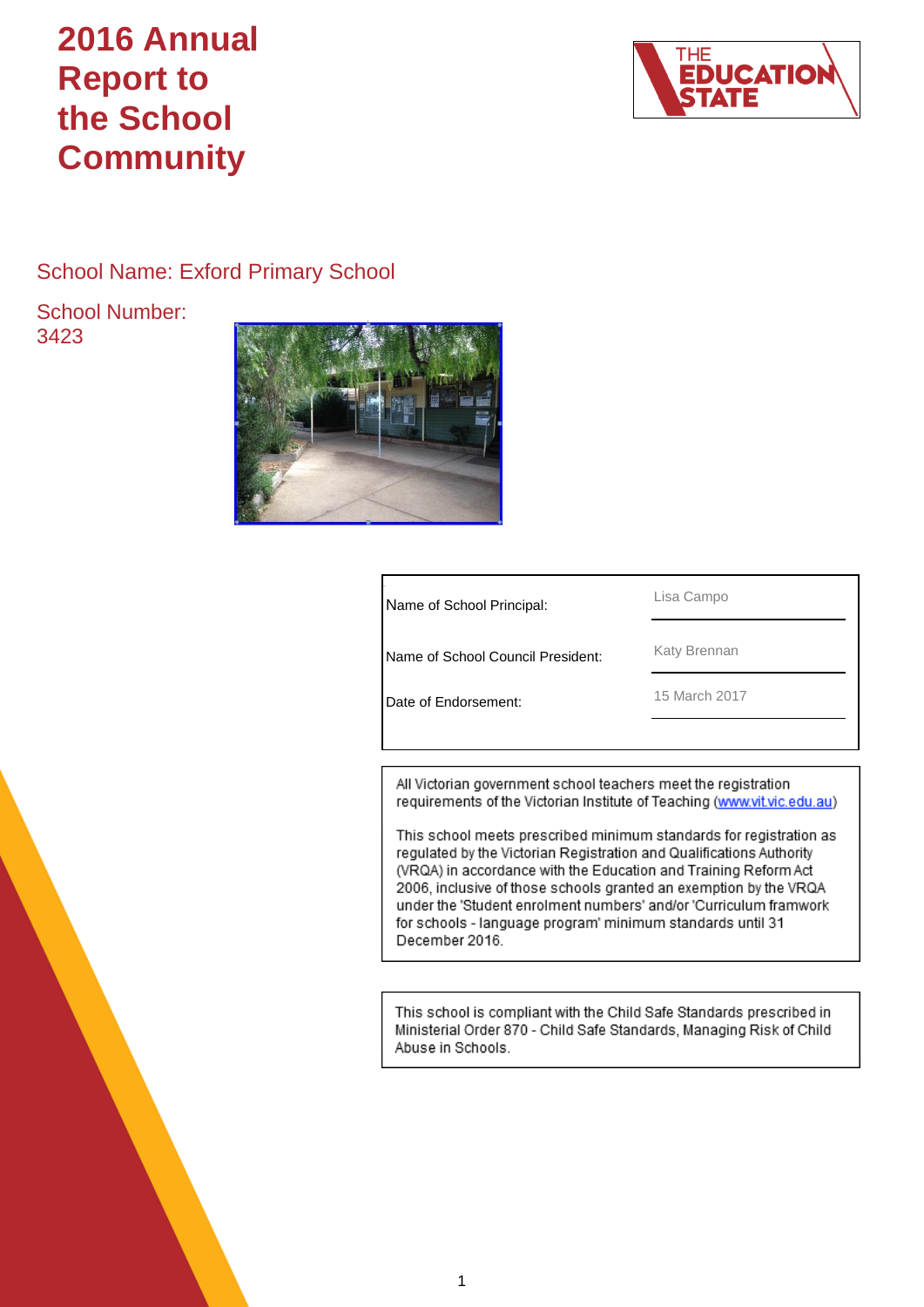Exford Primary School

2

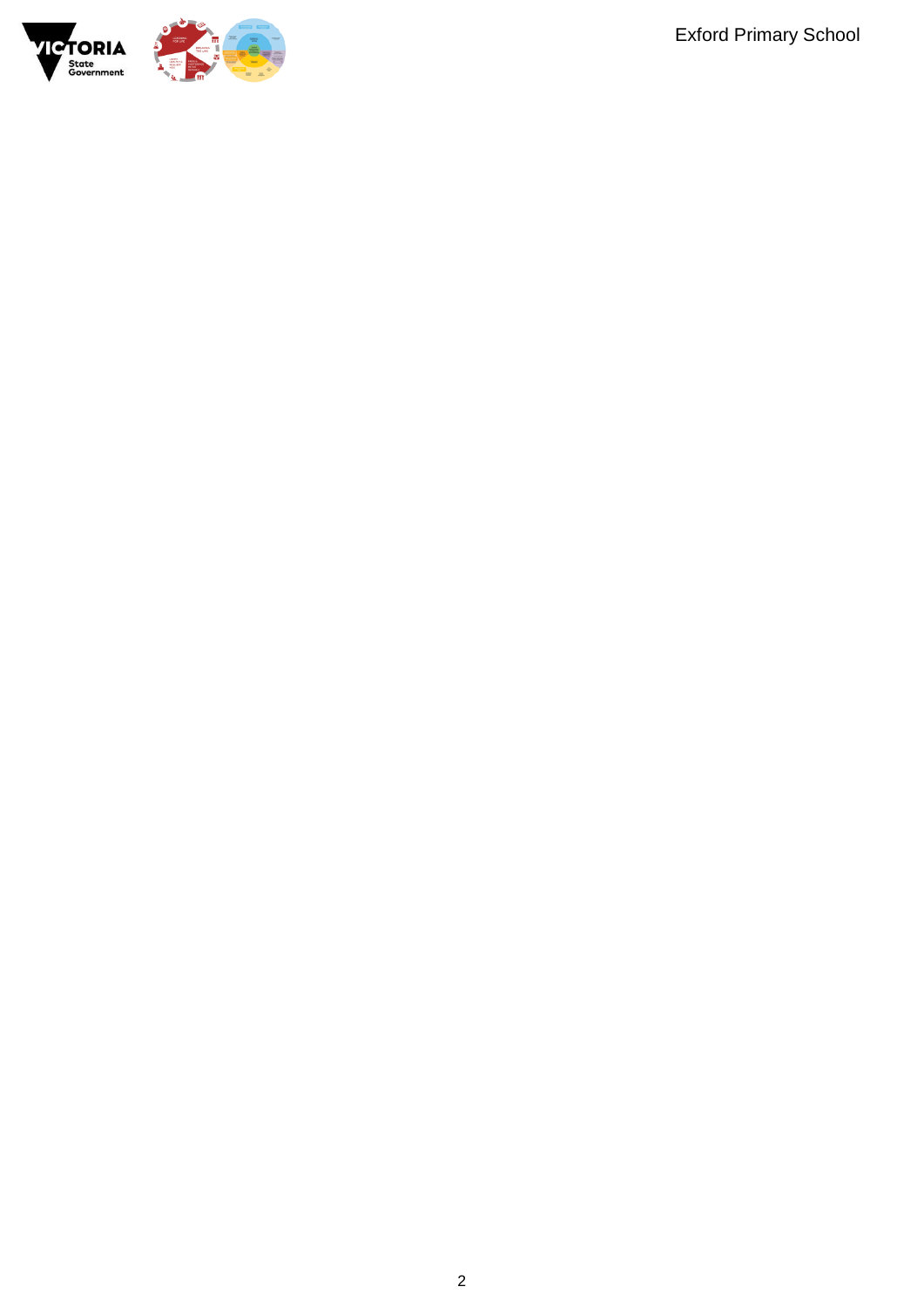



### **About Our School**

### School Context

Exford PS has continued to experience steady growth, student numbers rising from 399 in 2016 to 425 students by March 2017. Maintaining our sense of school community and keeping our attention on providing differentiated learning for each of our students continues to be our focus. The work of our Professional Learning Teams has been on providing classroom instruction where the needs of all students are identified and met.

Our school setting is very attractive, with our students and community sharing a commitment to caring for our school environment. Throughout 2016, we have been strongly affected by the lack of an oval playspace (OHS Audit Dec 2-16) and we have negotiated with DET to have a synthetic surface provided; we are still waiting for a commencement date for the oval works.

Despite being 100 % dependent on rain-water tanks, we are very 'green' with much of our garden being irrigated by our on-site Treatment Plants and the students managing run-off water from drink taps. We have the support of a monthly Community work crew who assist with our grounds and assist us maintain our school environment. During 2013, an enrolment boundary was placed around us, due to the small size of our school property and our rural facilities. Some of our students travel from all over Melton Shire (pre-boundary enrolments), with the majority of our families now coming from the local Exford, Eynesbury, Waterford and Strathtulloh areas.

Our staff consisted of a Principal, an Assistant Principal, a Leading Teacher, 17 classroom teachers and 2.8 EFT specialist teachers, 3 Education Support Admin staff, 1 ES Grounds person, 10 Education Support Integration Aide Staff and a Speech Pathologist (1 day per week).

Our school purpose is for our staff, students and community to work together in a close and united way to support our students to grow and develop as they best can, academically and personally. Our parent community identifies the strong emphasis on not only academic achievement, but also on the courtesy, values, student resilience and personal / interpersonal learning fostered by our programs as being the reason they select Exford PS.

### Framework for Improving Student Outcomes (FISO)

We aligned our FISO and our High Reliability Schools work to ensure clarity and congruence.

Our 2016 FISO priority initiatives were:

| <b>Building Practice</b><br>Excellence                           | • Ensure consistency of our EPS Instructional Model in every classroom.<br>Build the capacity and content knowledge of all staff and build a culture of collaboration<br>Develop scheduled opportunities for meaningful and direct feedback<br>Targeted professional learning in the context of our 2 hours of PLT Meeting time per week<br>and our additional 1 hour of PLC time -<br>DuFours - 'Learning By Doing'<br>$\circ$<br>Marzano - 'High Reliability Schools'<br>$\circ$<br>Hattie - 'Visible Learning' - What is good teaching? - Every child, every lesson,<br>$\circ$<br>every day - differentiating using evidence based, high impact teaching strategies |
|------------------------------------------------------------------|-------------------------------------------------------------------------------------------------------------------------------------------------------------------------------------------------------------------------------------------------------------------------------------------------------------------------------------------------------------------------------------------------------------------------------------------------------------------------------------------------------------------------------------------------------------------------------------------------------------------------------------------------------------------------|
| Strengthening<br>the capacity of<br>our PLT Leaders<br>and Teams | Strategic use of our Leading Teacher - Educational Leader and our PLT Leaders to drive our<br>PLT work<br>Continued focus on HRS research and professional readings<br>$\bullet$<br>• 2016 - year of School Review - reflect on our growth in practices and future direction of our<br>new School Strategic Plan.                                                                                                                                                                                                                                                                                                                                                       |

#### Achievement

Exford Primary School is achieving results in student learning that are mainly similar to other schools. We are increasingly being compared with schools with less disadvantage as our demographic becomes more affluent

Our 2016 Year 3 NAPLAN Data was pleasing in that our school mean for Reading was above network, similar school and state means. Our school mean for Writing was above network schools, but below similar school and state means. Year 3 Numeracy results were above network schools, but below similar school and state means.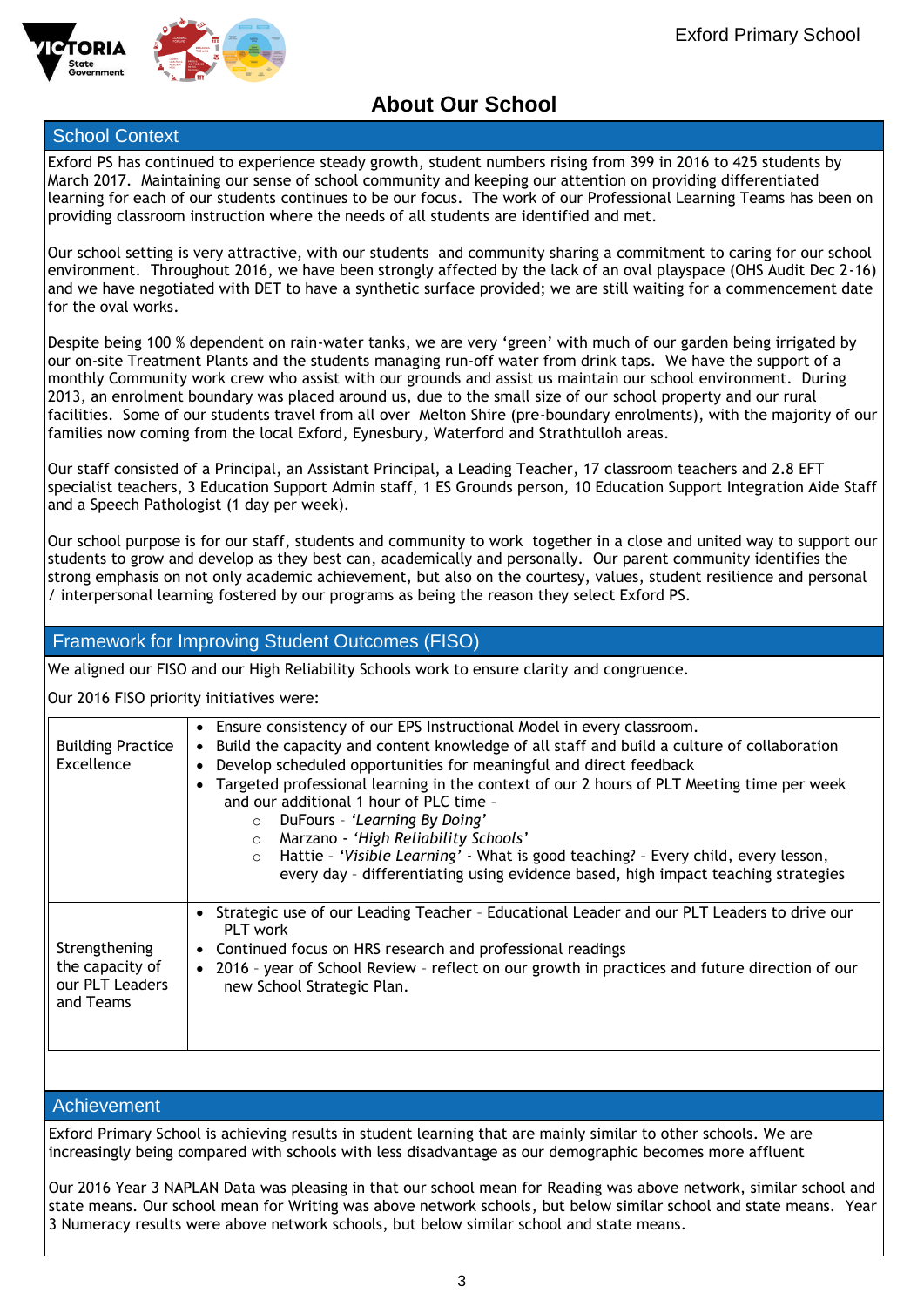

Our 2016 Year 5 NAPLAN data for Reading were above network schools, but below similar school and state means. Our 2016 Year 5 NAPLAN data for Writing but were below network schools, similar school and state means. Our 2016 Year 5 NAPLAN data for Numeracy was above network schools, but below similar school and state means.

We have clear practices to identify students who require additional assistance and provide this for children in a targeted way, particularly in Literacy, with Intervention programs operating in the second half of the year. Staff have become accustomed to using pre-tests in all learning areas to ensure their teaching is meeting the Zone of Proximal Development for every child.

A school wide focus on the writing process has seen increased levels of student interest and improvement in the structure and vocabulary development, as demonstrated in their writing.

Our teachers' work in our Professional Learning Teams has focused on the coaching done with our Leading Teacher. Our Professional Learning Team Leaders continued to build their leadership capacity, working in partnership with our Leading Teacher. The work of our PLTs has become a critical element of our work in improving student learning outcomes.

We continued our work on Essential Learnings and Proficiency Scales through our PLTs. This involved staff taking a close look at the Victorian Curriculum and by using a set of criteria analysing if the learning standards were essential, important or nice to know. This streamlining of our curriculum will ensure we are focussing our work on what matters most for our students

Our PLC focus was narrowed through our work on 'Leading Mathematics' through Bastow Institute and this work saw real increases in Numeracy, expecially with our growth data.

In Year 5 NAPLAN Numeracy relative growth (Year 3 to Year 5 – matched students) showed 35 % of students with high growth, 48 % with medium growth and 18 % low growth. This was a real improvement on the 2015 data - showed 7 % of students with high growth, 40 % with medium growth and 53 % low growth.

All Programs for Students with a Disability students showed progress at satisfactory or above in achieving their individual goals.

### **Curriculum Framework implemented in 2016**

(please mark the relevant box with an X by double clicking in the box)

Victorian Early Years Learning and Development Framework  $\chi$  AusVELS Victorian Curriculum A Combination of these

### **Engagement**

Exford PS continues to perform at a high level in the area of Student Engagement and Wellbeing. We have very calm and settled classrooms with high expectations of ourselves and the way we relate to each other. As a consequence, our classroom environments support students to be actively involved in engaging and motivating learning programs. In 2016, we joined the regional focus on implementing School Wide Positive Behaviour Program in our school. One of the outstanding achievements was the development of a school wide behaviour matrix, aligned with our school values.

We focus on supporting students to develop friendship skills, courtesy and resiliency as critical elements in the way they relate to each other. Striving to be great Exford citizens is important at our school and to our families. Our student leaders, School and Vice School Captains and Junior School Councillors, take their responsibilities very seriously, as do the staff and our parent community.

One of our challenges as we grow is how we continue to connect our students to each other. We have 2 Assemblies each week, with student performances and student awards. We have a Buddy program amongst our classes and teachers. This forms part of our deliberate strategy to build connectedness across our school.

We strive to create a strong feeling of community within the school and a climate where students and their families, both existing and new, feel strongly connected to and proud of their school.

Attendance and punctuality to school remained an area of focus for us. Whilst our absence levels are marginally lower than similar schools, we continue to have attendance as a focus. Our school strategy of having children enter the classroom at 8:50 am continues to see an improvement in morning punctuality, however there remains a core group of students who are late on a frequent basis due to family reasons. Our teachers ring the families of absent students at the second day of absence if contact from the family has not been received. We also use our school app, 'TiqBiz' for families to communicate their students' absence information. We continue to have a significant number of students who are absent due to extended family holidays; these students are provided with an Absence Individual Learning Plan prior to their absence.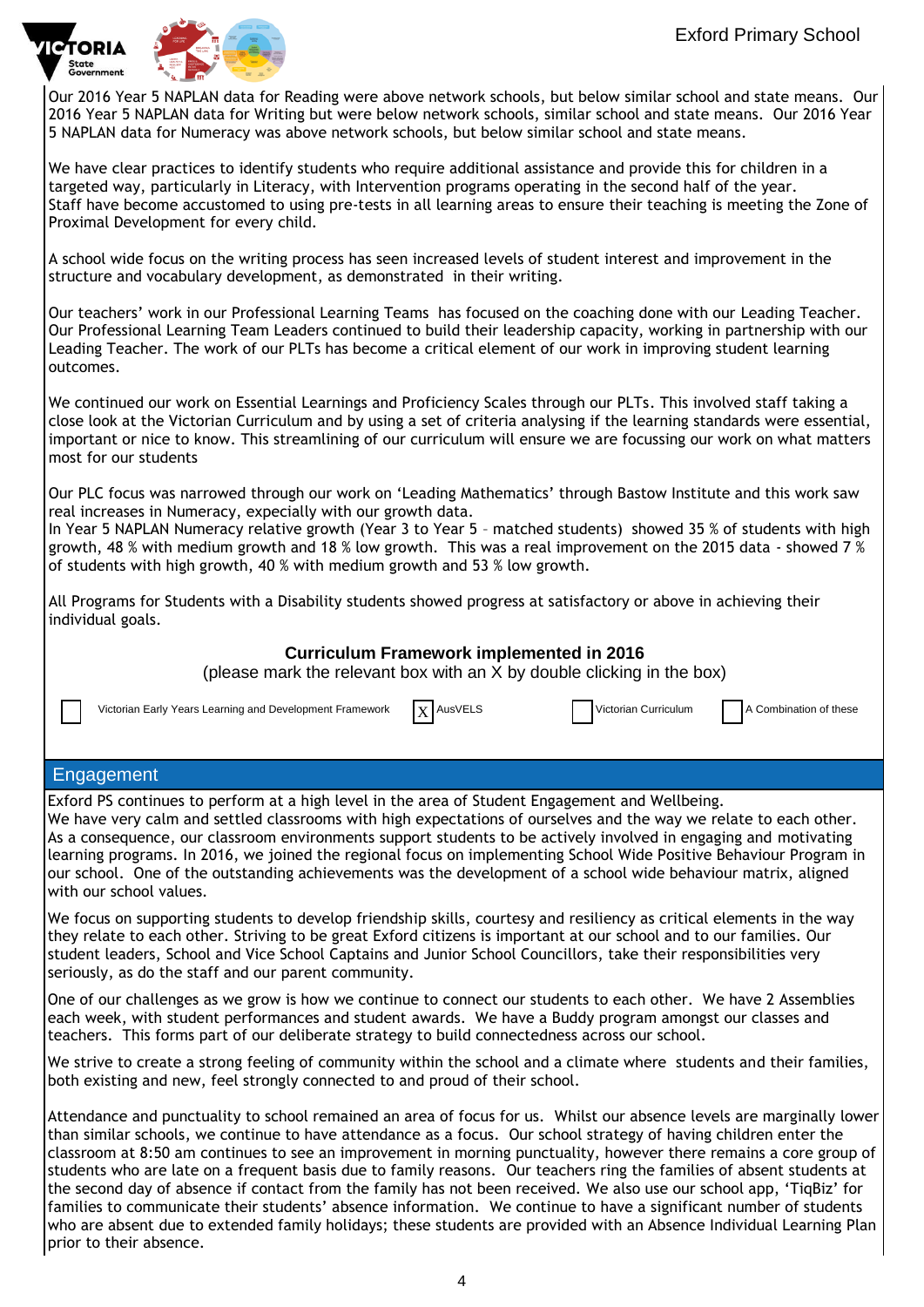



### **Wellbeing**

At Exford PS, every member of staff shares in the responsibility for the wellbeing of each child. We provide a very calm learning environment and a whole-school pastoral care approach. Consequently, students feel very positive about school, teachers, school-mates and their class-mates and have a great sense of belonging to and ownership of their school. Each teacher is responsible for all the wellbeing needs of their class, from the children's academic and personal development to monitoring attendance.

At Exford PS, we provide a very supportive transition program for Prep students and other new students entering at other year levels. Mobility is an increasing factor for us, with many new students beginning at Exford during their schooling. Supporting new students to build friendships and connections to the school is an important focus at Exford PS.

As identified in our School Strategic Plan, supporting students throughout different points in their schooling is equally important.

Monitoring students' progress and catering for individual learning needs is an integral part of our school program.

We had 17 students funded under the Program for Students with Disabilities and they were supported in the classroom with Education Support staff; with a Student Support Group meeting held each term to discuss and reflect on progress of the Individual Learning Plans.

Our Student Wellbeing and Inclusion Policy was reviewed and rewritten for 2015 and we look forward to revising our policy in 2017.

> For more detailed information regarding our school please visit our website at [exfordps@vic.edu.au]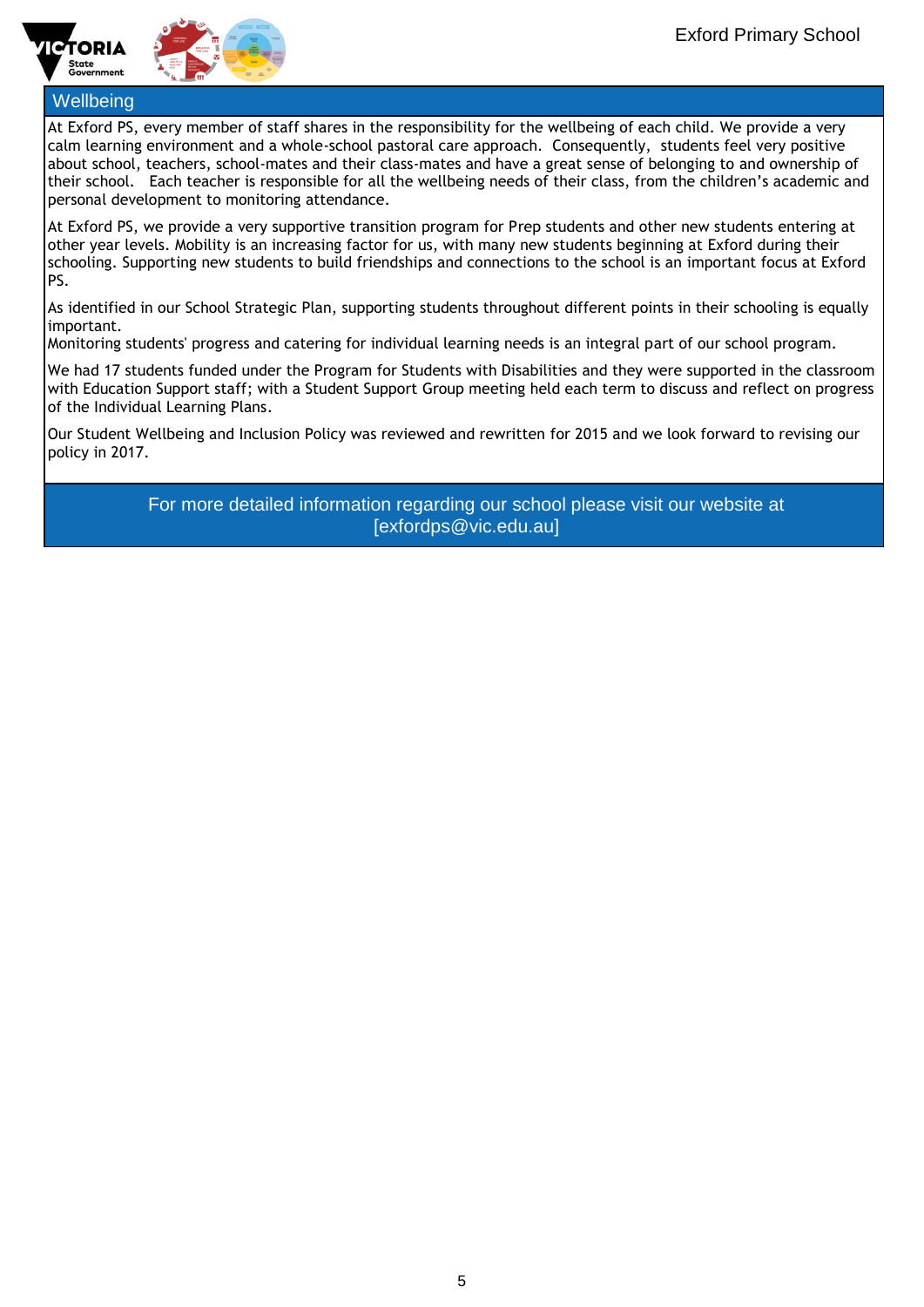

The Government School Performance Summary provides an overview of how this school is contributing to the objectives of the Education State and how it compares to other Victorian government schools.

All schools work in partnership with their school community to improve outcomes for children and young people. Sharing this information with parents and the wider school community will help to deliver community engagement in student learning in the school, which is a state-wide priority of the Framework for Improving Student Outcomes.

Accessible data tables are available for all schools separately – please refer to 'AR\_Appendix\_Data\_Tables' which can be found on the School Performance Reporting website.

| Key:    Range of results for the middle 60 % of Victorian government primary year levels:<br>Result for this school: • Median of all Victorian government primary year levels: •                                                                                                                                                                                                                                |                                                                                                                                 |
|-----------------------------------------------------------------------------------------------------------------------------------------------------------------------------------------------------------------------------------------------------------------------------------------------------------------------------------------------------------------------------------------------------------------|---------------------------------------------------------------------------------------------------------------------------------|
| <b>School Profile</b>                                                                                                                                                                                                                                                                                                                                                                                           |                                                                                                                                 |
| <b>Enrolment Profile</b><br>A total of 399 students were enrolled at this school in 2016, 190 female and 209 male.                                                                                                                                                                                                                                                                                              | There were 6% of EAL (English as an Additional Language) students and 2% ATSI (Aboriginal and Torres Strait Islander) students. |
| <b>Overall Socio-Economic Profile</b><br>Based on the school's Student Family Occupation and<br>Education index which takes into account parents' occupations<br>and Education.                                                                                                                                                                                                                                 | mid<br>high<br>low<br>low-mid                                                                                                   |
| <b>Parent Satisfaction Summary</b><br>Average level of parent satisfaction with the school, as derived<br>from the annual Parent Opinion survey. The score is reported<br>on a scale of 1 to 7, where 7 is the highest possible score.                                                                                                                                                                          | 1                                                                                                                               |
| <b>School Staff Survey</b><br>Measures the percent endorsement by staff on School Climate<br>derived from the annual School Staff Survey. The percent<br>endorsement indicates the percent of positive responses<br>(agree or strongly agree) on School Climate from staff at the<br>school.<br>Data are suppressed for schools with fewer than three<br>respondents to the survey for confidentiality reasons. | 0<br>100                                                                                                                        |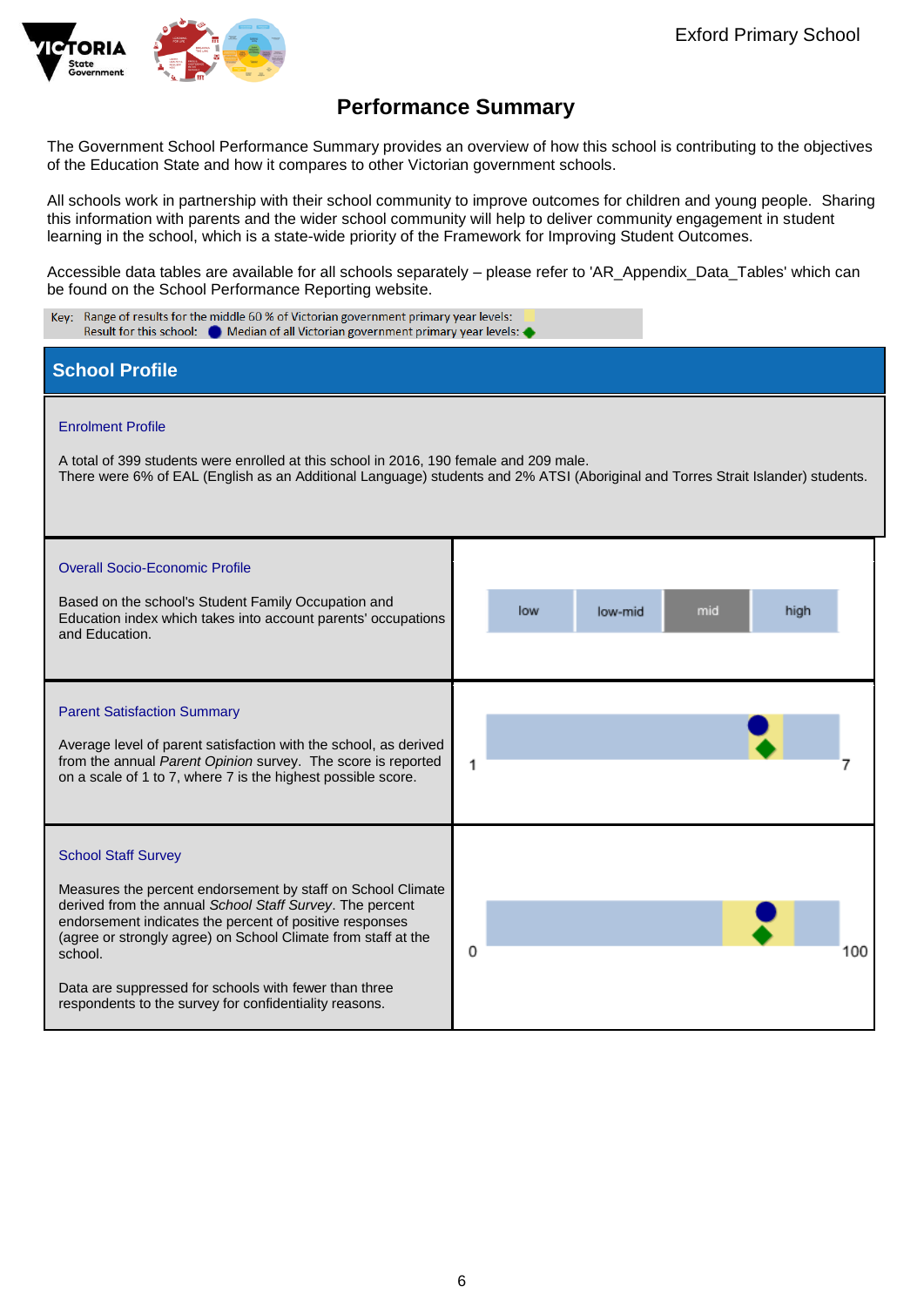

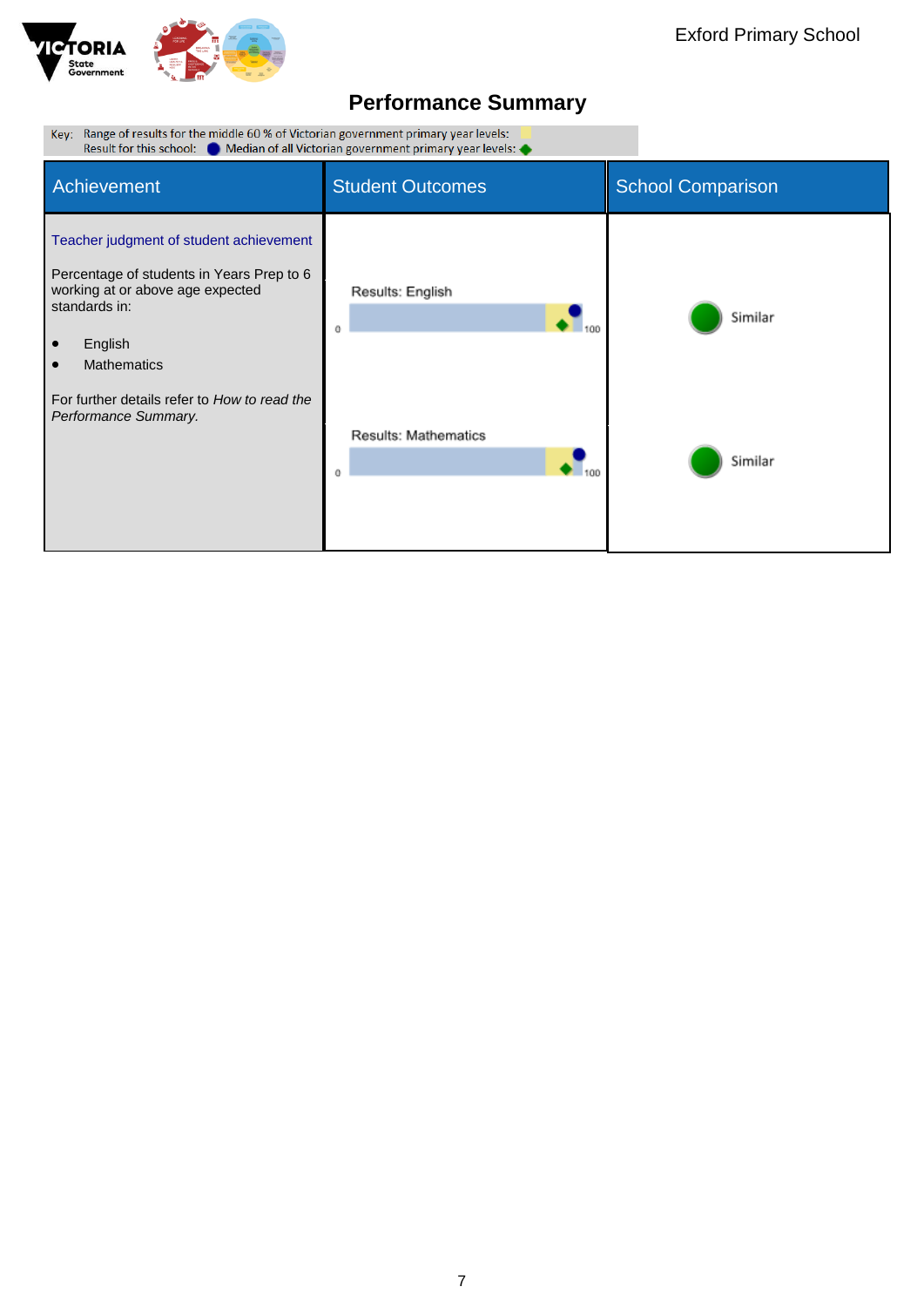

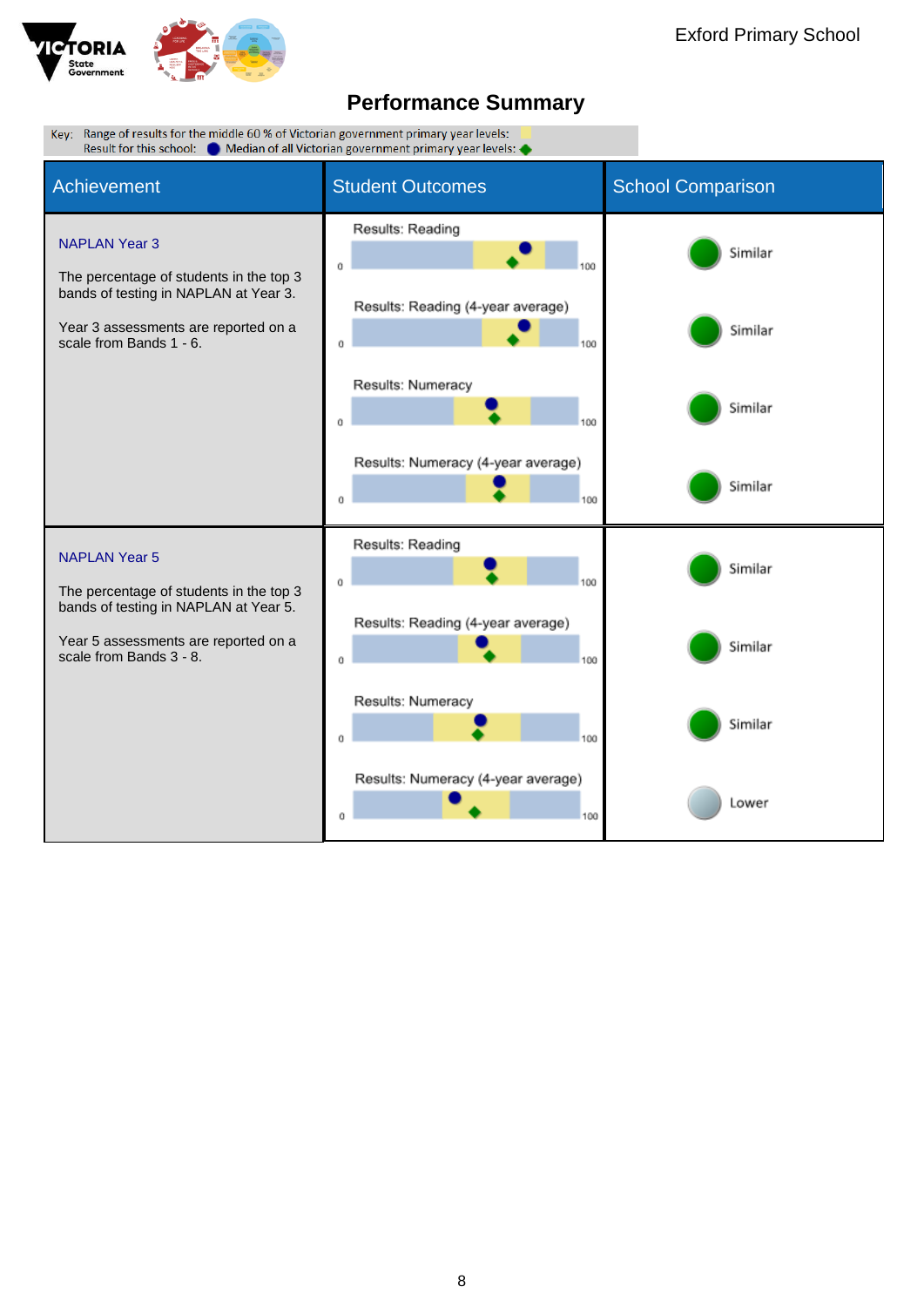

Key: Range of results for the middle 60 % of Victorian government primary year levels: <br>Result for this school: Comedian of all Victorian government primary year levels:

| Achievement                                                                                                                                                                                                                                                                                                                                                                                                                                                                                                                                                                                                   | <b>Student Outcomes</b>                                                                                                                                                                                                                                                                                                 | <b>School Comparison</b>                                      |
|---------------------------------------------------------------------------------------------------------------------------------------------------------------------------------------------------------------------------------------------------------------------------------------------------------------------------------------------------------------------------------------------------------------------------------------------------------------------------------------------------------------------------------------------------------------------------------------------------------------|-------------------------------------------------------------------------------------------------------------------------------------------------------------------------------------------------------------------------------------------------------------------------------------------------------------------------|---------------------------------------------------------------|
| <b>NAPLAN Learning Gain</b><br>Year 3 - Year 5<br>Learning gain of students from Year 3 to<br>Year 5 in the following domains; Reading,<br>Numeracy, Writing, Spelling and<br>Grammar and Punctuation.<br>NAPLAN learning gain is determined by<br>comparing a student's current year result<br>to the results of all 'similar' Victorian<br>students (i.e. students in all sectors in the<br>same year level who had the same score<br>two years prior). If the current year result<br>is in the top 25%, their gain level is<br>categorised as 'High', middle 50%, is<br>'Medium' and bottom 25%, is 'Low'. | Reading<br>28 %<br>54 %<br>18.25<br>Medium<br>High<br>Low<br>Numeracy<br>35 %<br>48 %<br>18 %<br>Low<br>Medium<br>High<br>Writing<br>39 %<br>53 %<br>8%<br>Medium<br>High<br>Low<br>Spelling<br>64 %<br>15 %<br>High<br>Medium<br>Low<br><b>Grammar and Punctuation</b><br>51%<br>26 %<br>23 %<br>Medium<br>High<br>Low | NAPLAN Learning Gain does not<br>require a School Comparison. |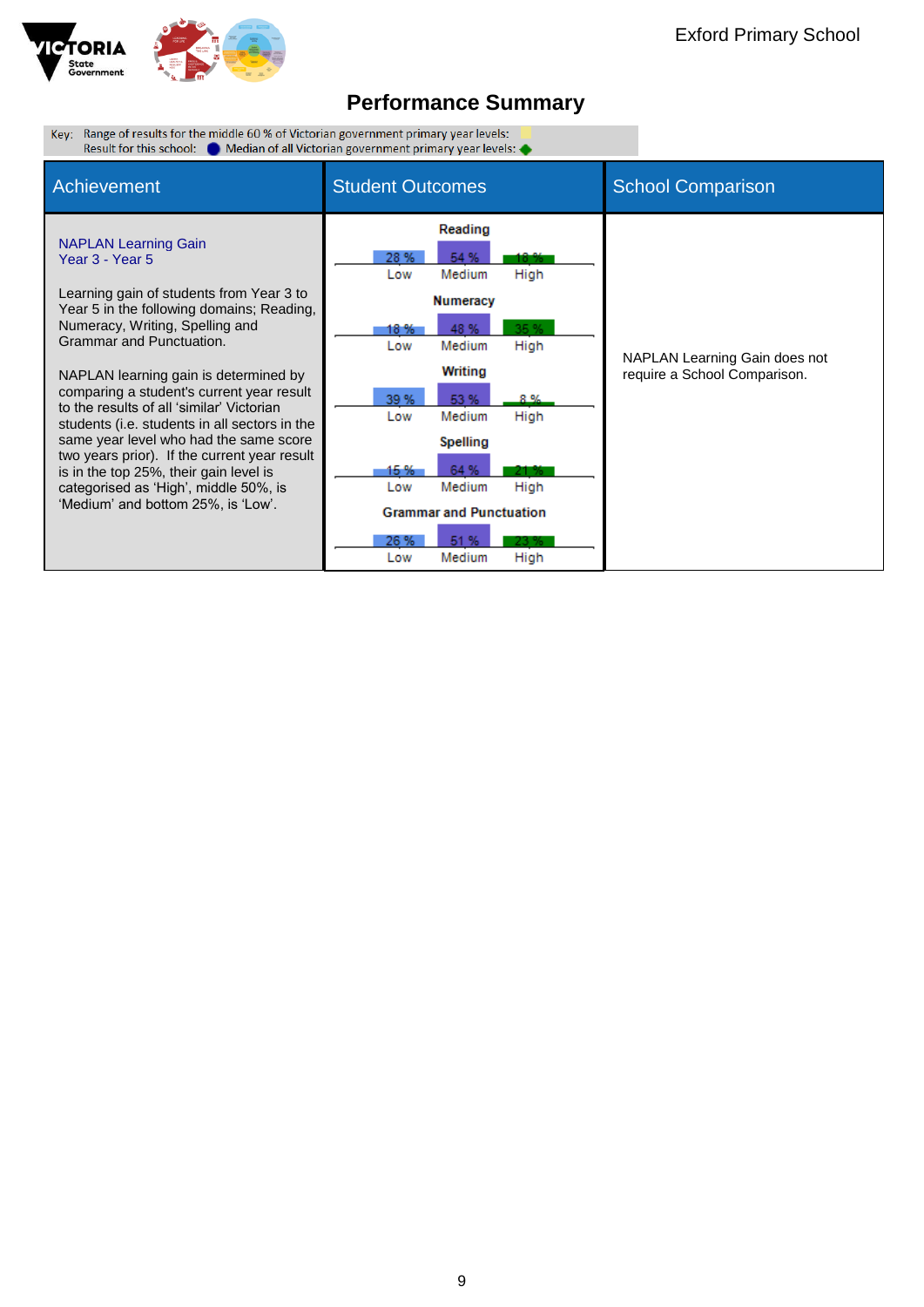

| <b>Student Outcomes</b><br><b>School Comparison</b><br>Engagement<br>Average Number of Student Absence Days<br>Results: 2016                                                                                                                                                                                                                                                                                                                                                                                                                                                                                                                                                                                                                                               | Key: Range of results for the middle 60 % of Victorian government primary year levels:<br>Result for this school: • Median of all Victorian government primary year levels: • |  |  |  |  |  |
|----------------------------------------------------------------------------------------------------------------------------------------------------------------------------------------------------------------------------------------------------------------------------------------------------------------------------------------------------------------------------------------------------------------------------------------------------------------------------------------------------------------------------------------------------------------------------------------------------------------------------------------------------------------------------------------------------------------------------------------------------------------------------|-------------------------------------------------------------------------------------------------------------------------------------------------------------------------------|--|--|--|--|--|
|                                                                                                                                                                                                                                                                                                                                                                                                                                                                                                                                                                                                                                                                                                                                                                            |                                                                                                                                                                               |  |  |  |  |  |
| Average days absent per full time<br>Similar<br>equivalent (FTE) student per year.<br>50<br>Common reasons for non-attendance<br>include illness and extended family<br>Low absences <------> high absences<br>holidays.<br>Absence from school can impact on<br>Results: 2013 - 2016 (4-year average)<br>students' learning. A school comparison<br>rating of 'lower' indicates that the absence<br>Similar<br>rate in this school is greater than what we<br>50<br>would estimate, given the background<br>characteristics of their students.<br>Low absences <------> high absences<br>Average 2016 attendance rate by year<br>level:<br>Yr1<br>Yr2<br>Yr3<br>Yr <sub>5</sub><br>Yr <sub>6</sub><br>Yr4<br>Prep<br>92 %<br>93 %<br>91 %<br>92 %<br>91 %<br>93 %<br>93 % |                                                                                                                                                                               |  |  |  |  |  |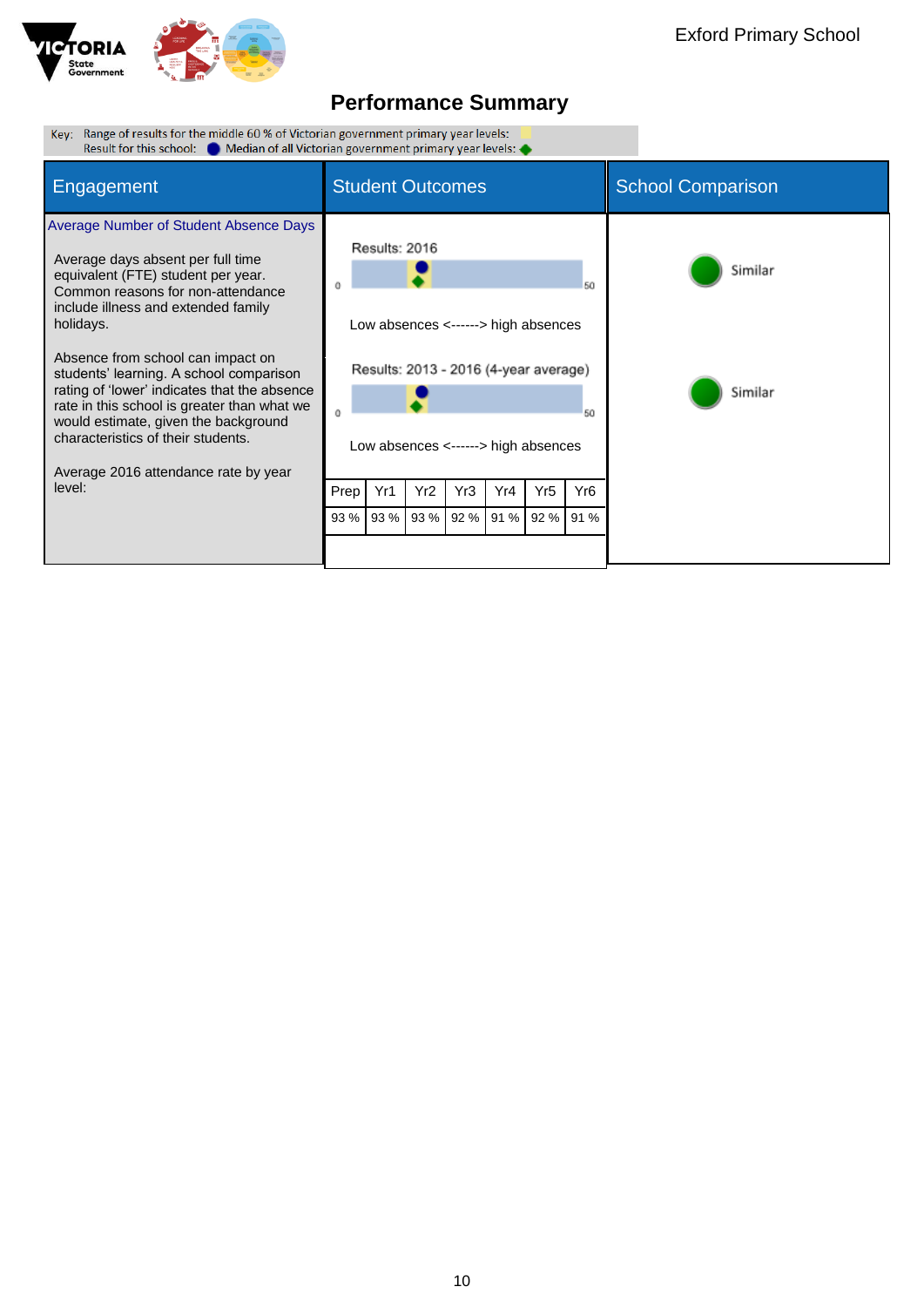

| Key: Range of results for the middle 60 % of Victorian government primary year levels:<br>Result for this school:<br><b>Median of all Victorian government primary year levels:</b>                                                                                                                                                                                                    |                                                                                     |                          |  |
|----------------------------------------------------------------------------------------------------------------------------------------------------------------------------------------------------------------------------------------------------------------------------------------------------------------------------------------------------------------------------------------|-------------------------------------------------------------------------------------|--------------------------|--|
| Wellbeing                                                                                                                                                                                                                                                                                                                                                                              | <b>Student Outcomes</b>                                                             | <b>School Comparison</b> |  |
| <b>Students Attitudes to School -</b><br><b>Connectedness to School</b><br>Measures the Connectedness to School<br>factor derived from the Attitudes to School<br>survey completed annually by Victorian<br>government school students in Years 5 to<br>12. The school's average score is<br>reported here on a scale of 1 to 5, where<br>5 is the highest possible score.             | Results: 2016<br>$\ddot{\phantom{1}}$<br>Results: 2013 - 2016 (4-year average)<br>1 | Similar<br>Similar       |  |
| <b>Students Attitudes to School -</b><br><b>Student Perceptions of Safety</b><br>Measures the Student Perceptions of<br>Safety factor derived from the Attitudes to<br>School survey completed annually by<br>Victorian government school students in<br>Years 5 to 12. The school's average<br>score is reported here on a scale of 1 to<br>5, where 5 is the highest possible score. | Results: 2016<br>1<br>Results: 2013 - 2016 (4-year average)<br>1                    | Similar<br>Similar       |  |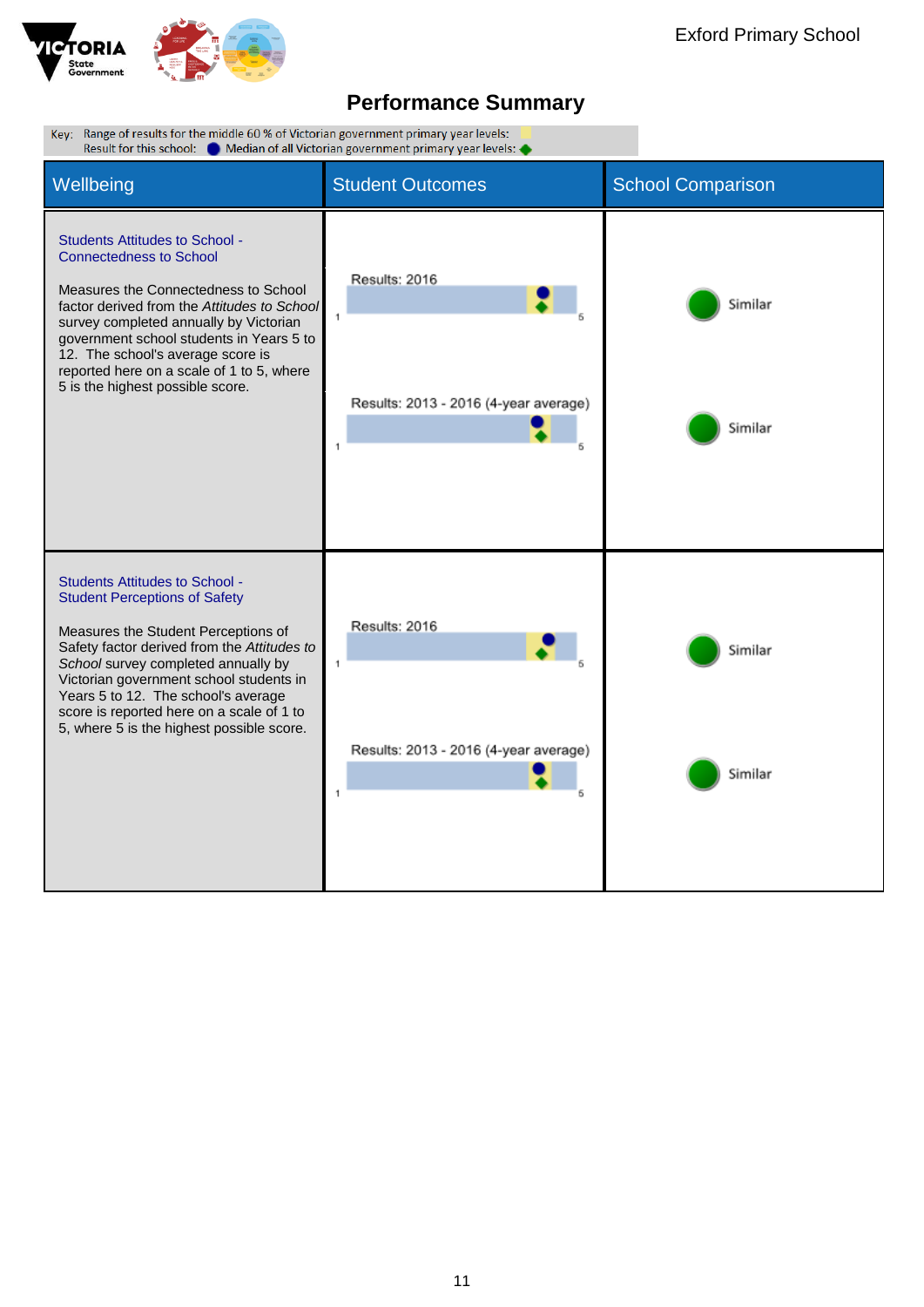



# How to read the Performance Summary

#### **What are student outcomes?**

*Student outcomes* show the achievements of students in this school in English and Mathematics. They also show results in national literacy and numeracy tests and, for secondary colleges, the Victorian Certificate of Education (VCE) examinations. They provide important information about student attendance and engagement at school.

For secondary, P-12 and specialist schools, the Performance Summary also provides information about how many students at this school go on to further studies or full-time work after leaving school.

You can see these results for the latest year, as well as the average of the last four years (where available).

The Performance Summary also allows you to compare student outcomes for students at this school with the outcomes of students in all other Victorian government schools.



Additionally, NAPLAN learning gain charts are provided for each of the NAPLAN domains. These compare a student's current year NAPLAN result to the results of all 'similar' Victorian students (i.e. students in all sectors in the same year level who had the same NAPLAN score two years prior).

If the current year result is in the top 25% their gain level is categorised as 'High', the middle 50% is categorised as 'Medium' and the bottom 25% is categorised as 'Low'.



#### **What are the changes in student achievement?**

curriculum content and achievement standards enable continuous English Language and Community Schools where The Victorian Curriculum F–10 has been developed to ensure that learning for all students, including, students with disabilities.

The objectives of the Victorian Curriculum are the same for all students. The curriculum offers flexibility for teachers to tailor their teaching in ways that provide rigorous, relevant and engaging learning and assessment opportunities for students with disabilities.

The 'Towards Foundation Level Victorian Curriculum' is integrated directly into the curriculum and is referred to as 'Levels A to D'.

#### **What is a** *School Comparison***?**

The *School comparison* is a way of comparing school performance that takes into account the different student intake characteristics of each school.

A *School comparison* takes into account the school's academic intake, the socio-economic background of students, the number of Aboriginal students, the number of non-English speaking and refugee students, the number of students with a disability, and the size and location of the school.

The *School comparison* measures show that most schools are doing well and are achieving results that are **'similar'** to what we would estimate given the background characteristics of their students. Some schools are doing exceptionally well with the students they have, and have **'higher'** performance. Some schools have **'lower'** performance after taking into account their students' characteristics – these schools will receive targeted support to ensure that there is improvement.



Looking at both the student outcomes and school comparisons provides important information about what a school is doing well and the areas that require further improvement.

More information on school comparison performance measures can be found at: [http://www.education.vic.gov.au/school/principals/manage](http://www.education.vic.gov.au/school/principals/management/pages/performreports.aspx) [ment/pages/performreports.aspx](http://www.education.vic.gov.au/school/principals/management/pages/performreports.aspx)

#### **What is the meaning of '***Data not available'?*

For some schools, there are too few students to provide data. For other schools, there are no students at some levels, so school comparisons are not possible. Newly opened schools have only the latest year of data and no averages from previous years. The Department also recognises the unique circumstances of Specialist, Select Entry, school comparisons are not appropriate.

#### **What is this school doing to improve?**

All schools have a plan to improve outcomes for their students. The '*About Our School*' statement provides a summary of this school's improvement plan.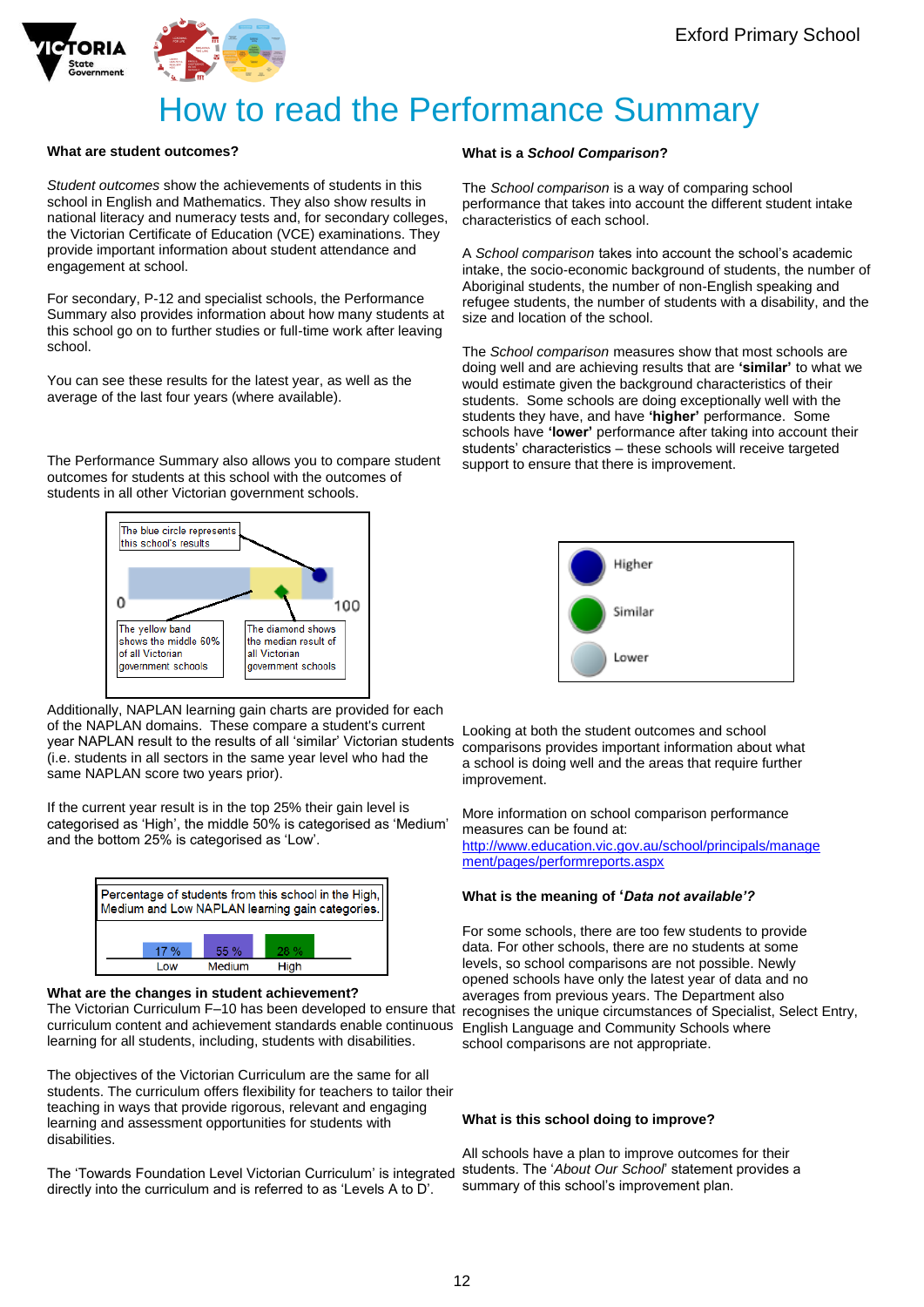

### **Financial Performance and Position**

#### **Financial performance and position commentary**

Exford PS prides itself on its careful and prudential financial management. We operate in surplus and reserve a teacher's salary each year as a financial buffer. Whilst we are not the small school of only 100 students any more, with its correspondingly small financial resources, we continue to operate in a fiscally careful manner. Our School Council Finance Committee is to be acknowledged for its ongoing planning for and management of our finances.

In Term 4, we begin developing our workforce planning and our sub-program budgets for the following year, taking into account the goals established in our School Strategic Plan and the Annual Implementation Plan and the FISO priorities and improvement strategies identified within the AIP.

In 2016, we received Equity funding for the first time, (\$28,966) and whilst it was significantly less than the Equity funds received by most Melton schools due to our different demographics, we used it to subsidise the work of our Leading Teacher- Educational Leader and his work was 100 % focused on the work of our Professional Learning Teams and the coaching of all teachers; thus having an impact on improved student learning outcomes for all students.

Our community Fundraising efforts are to be recognised, with some \$22,000 raised to support our ICT spending within the school – namely the leases for our iPads and contribution to our major ICT work in our Gallery.

|  | <b>Financial Performance - Operating Statement</b> |                                               |
|--|----------------------------------------------------|-----------------------------------------------|
|  |                                                    | Summary for the year ending 31 December, 2016 |

| <b>Revenue</b>                  | <b>Actual</b> |
|---------------------------------|---------------|
| <b>Student Resource Package</b> | \$2,936,710   |
| Government Provided DET Grants  | \$342,293     |
| Government Grants Commonwealth  | \$14,374      |
| <b>Government Grants State</b>  | \$8,160       |
| Revenue Other                   | \$54.164      |
| <b>Locally Raised Funds</b>     | \$237,635     |
| <b>Total Operating Revenue</b>  | \$3,593,337   |

Financial Position as at 31 December, 2016

| <b>Revenue</b>                        |           | <b>Actual Funds Available</b>             | <b>Actual</b> |
|---------------------------------------|-----------|-------------------------------------------|---------------|
| <b>Student Resource Package</b>       |           | \$2,936,710 High Yield Investment Account | \$38,227      |
| <b>Government Provided DET Grants</b> | \$342,293 | <b>Official Account</b>                   | \$30,446      |
| Government Grants Commonwealth        | \$14,374  | <b>Other Accounts</b>                     | \$49,339      |
| <b>Government Grants State</b>        | \$8,160   | <b>Total Funds Available</b>              | \$118,012     |

| <b>Expenditure</b>                     |             | <b>Financial Commitments</b>              |
|----------------------------------------|-------------|-------------------------------------------|
| <b>Student Resource Package</b>        | \$2,800,910 | <b>Operating Reserve</b>                  |
| <b>Books &amp; Publications</b>        | \$1,748     | Maintenance - Buildings/<br>SMS<12 months |
| <b>Communication Costs</b>             | \$5,889     | Revenue Receipted in Ad                   |
| Consumables                            | \$57,236    | School/Network/Cluster C                  |
| Miscellaneous Expense                  | \$221,133   | <b>Total Financial Commiti</b>            |
| <b>Professional Development</b>        | \$22,377    |                                           |
| <b>Property and Equipment Services</b> | \$224,097   |                                           |
| Salaries & Allowances                  | \$48,086    |                                           |
| Trading & Fundraising                  | \$103,999   |                                           |
| <b>Utilities</b>                       | \$18,551    |                                           |
| <b>Total Operating Expenditure</b>     | \$3,504,025 |                                           |
| <b>Net Operating Surplus/-Deficit</b>  | \$89,312    |                                           |

**Asset Acquisitions \$0** 

| <b>Financial Commitments</b>                          |           |
|-------------------------------------------------------|-----------|
| <b>Operating Reserve</b>                              | \$105.999 |
| Maintenance - Buildings/Grounds incl<br>SMS<12 months | \$2.345   |
| Revenue Receipted in Advance                          | \$1,580   |
| School/Network/Cluster Coordination                   | \$8,087   |
| <b>Total Financial Commitments</b>                    | \$118,012 |